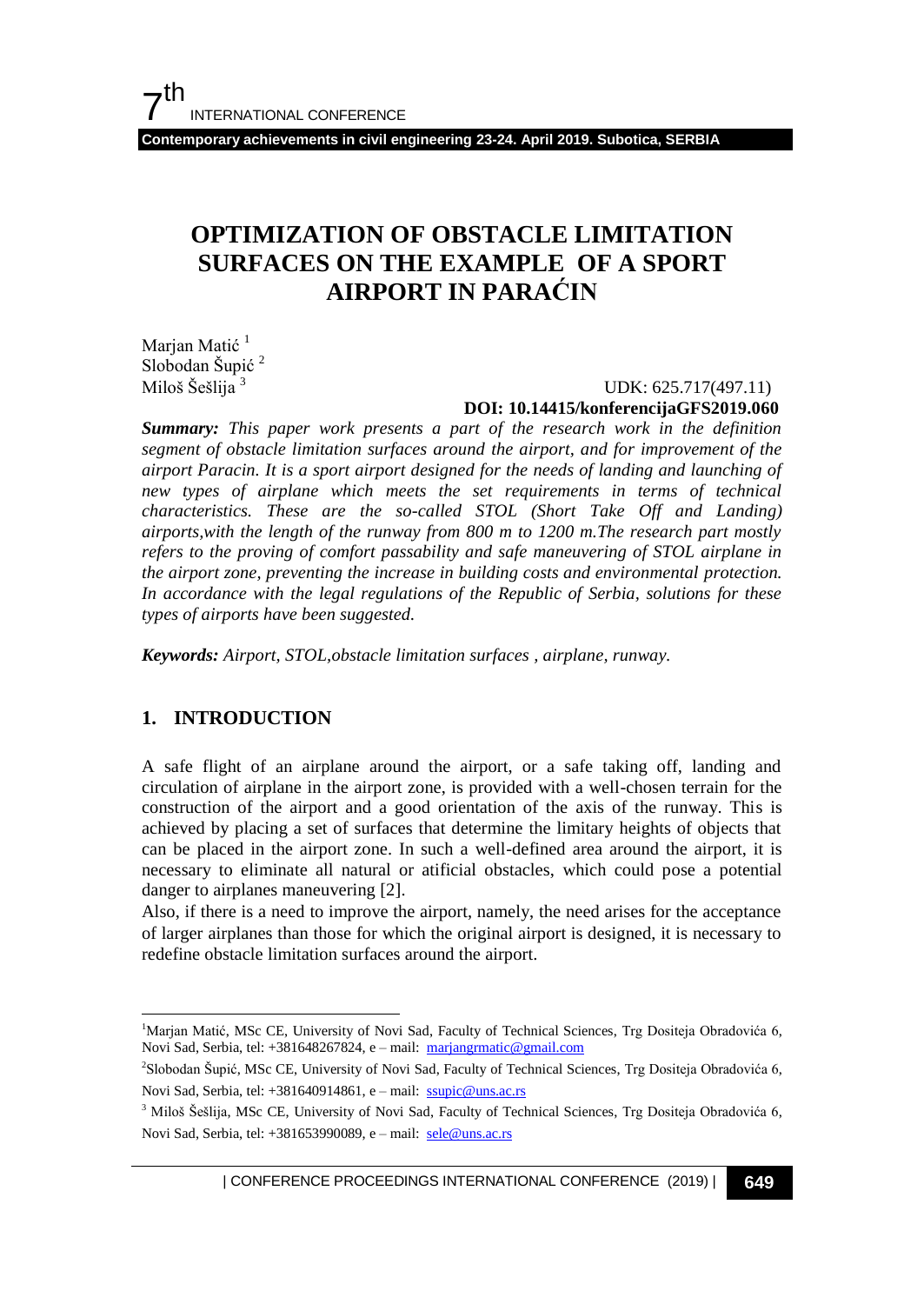# 7. МЕЂУНАРОДНА КОНФЕРЕНЦИЈА **Савремена достигнућа у грађевинарству 23-24. април 2019. Суботица, СРБИЈА**

If this space was not defined, airport would become unusable, regardless of the fact that the reconstructed runway would be longer. Also, in addition to fulfilling all conditions for safe maneuvering in the airport zone, it is necessary to pay attention to the environment of the airport from the aspect of environmental protection, which can be directly endangered by the condition to remove all natural obstacles that enter the protected area of the airport. The problem that arose during the reconstruction (improvement) project of the existing airport in Paracin, is inroading natural obstacles in the protected area of the airport. This paper provides a solution to this problem.

## **2. OVERVIEW AND DEFINITION OF AIR SPACE IN THE IMPROVED STOL AIRPORT ZONE**

## **2.1 Terrain configuration in the airport zone**

Topographic and meteorological conditions have an impact on choosing the airport location [3]. This paper presents the analysis of topographic conditions.

Based on the data collected from the meteorological station at the airport, it can be concluded that meteorological conditions (wind, fog, clouds and temperatures) do not have a significant impact on the development of air traffic in the zone of the existing airport Paracin, and the current orientation of the runway GEO course:  $(102.52 \degree$ 282.52 °) do not need to be changed. Topographic maps of 1:50 000 proportion were used for the survey of topographic conditions, and in the approach-exit area where problems with physical obstacles were present, analysis was carried out on a more detailed map, that is, the proportion of 1:25 000. The airport "Paracin" is located on approximately horizontal and slightly inclined terrain with low level of groundwater, while in the immediate vicinity of the airport is a hilly terrain (*Figure* 1 and *Figure* 2). The reference point of the airport is located in the geometric center of the summerrunway and it is amount 165 m.n.m.

As the reconstruction and improvement of the existing airport is concerned, the first step, namely, defining of the airport location, that we have practically skipped as airport location has already been defined by the position of the existing airport. There remained space for possible local correction of the runway and its orientation, position and eventual length increase.



*Figure 1 – runway, view in the direction of 102.52 ° (from threshold 10 to threshold 28)*



*Figure 2 – runway, a view in the direction of 282.52 ° (from threshold 28 to threshold 10)*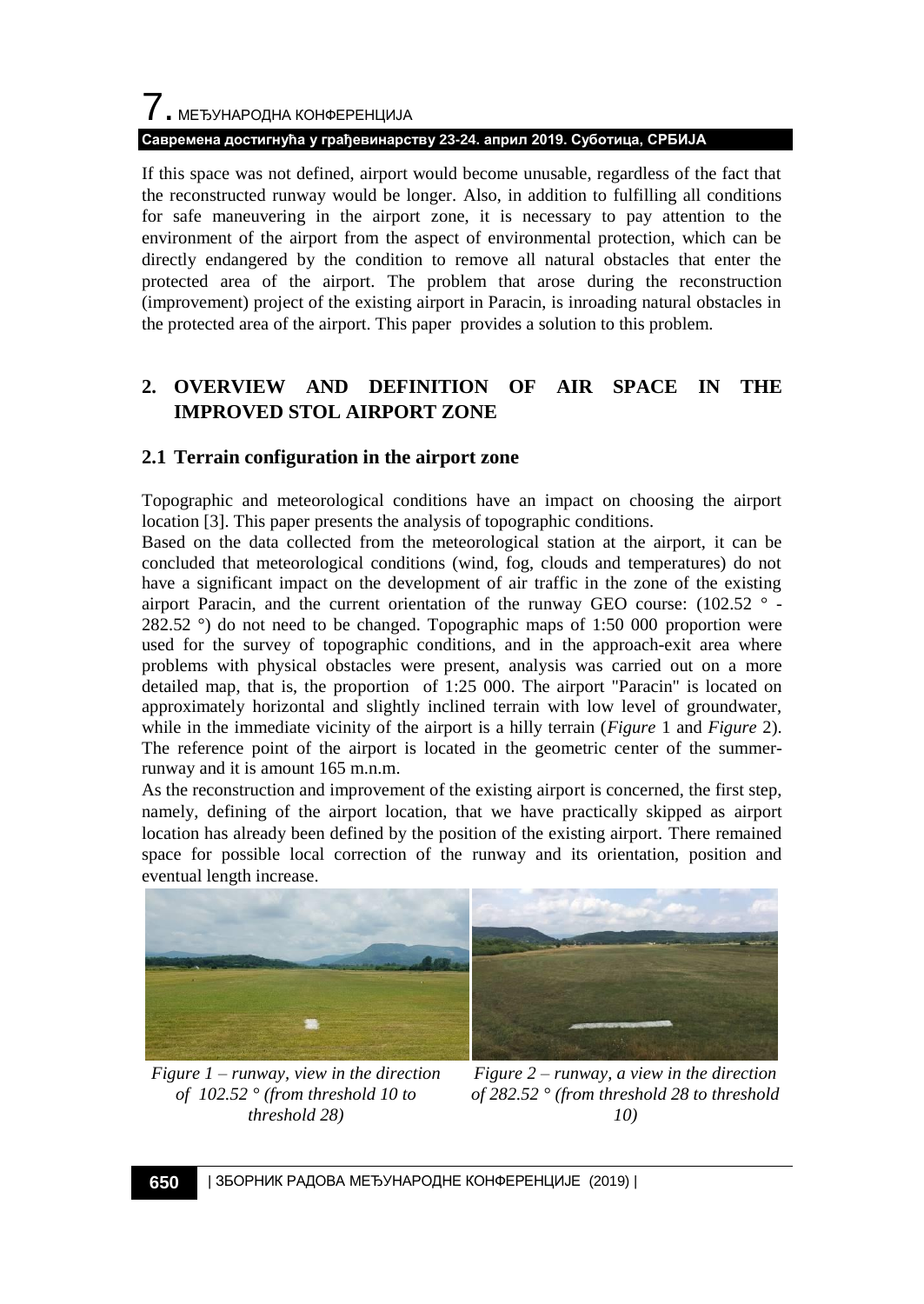# $7<sup>th</sup>$ INTERNATIONAL CONFERENCE

## **Contemporary achievements in civil engineering 23-24. April 2019. Subotica, SERBIA**

The exact definition and exploration of the best variant for orientation and the position of the runway was achieved by forming a Digital Terrain Model (DTM) within a radius of approximately 4.5 km around the airport (*Figure* 4). DTM was formed based on the defined georeferenced topographical background with iso-posts (*Figure* 3), which coordinates were adopted from the RS Geodetic Network website [4]. With the Iterative setting of the axis of the runway and its micro-movements, various variant solutions were formed, and the final orientation and position of the axis of the runway were defined.



*Figure 3 – Georeferenced topographic background [4]*

*Figure 4 – Digital terrain model in the area of the airport*

The new runway was adopted with dimensions of 900x23 m, orientation (GEO course: 102.52 ° - 282.52 °) with modern road structure made of asphalt.

## **2.2 Reference airplane design**

The airport is designed for the needs of a reference (critical) aircraft. According to reference airplane, all maneuvering areas at the airport, as well as the security zones around the airport, are defined. In order to define the safety zones, the physical characteristics of the aircraft were not of great importance, but rather its technical and mechanical characteristics. Based on them, a more realistic insight into the minimum space required for the safe movement of airplane in the airport zone was achieved.

A plane L 410 UVP-E20 Turbolet was adopted for the newly designed airport Paraćin Airport for the reference airplane (Figure 5). However, as there are cases indicating that the airplane is not always reference for the definition of absolutely all elements at the airport, it was necessary to compare each other's technical characteristics with the operations expected at the airport, thus achieving the definite border parameters.



*Figure 5 - Appearance of the L410 UVP-E20 Turbolet*

In order to be able to realistically assess the required space in the airport zone, it was necessary to know the minimum technical requirements of the airplane which landing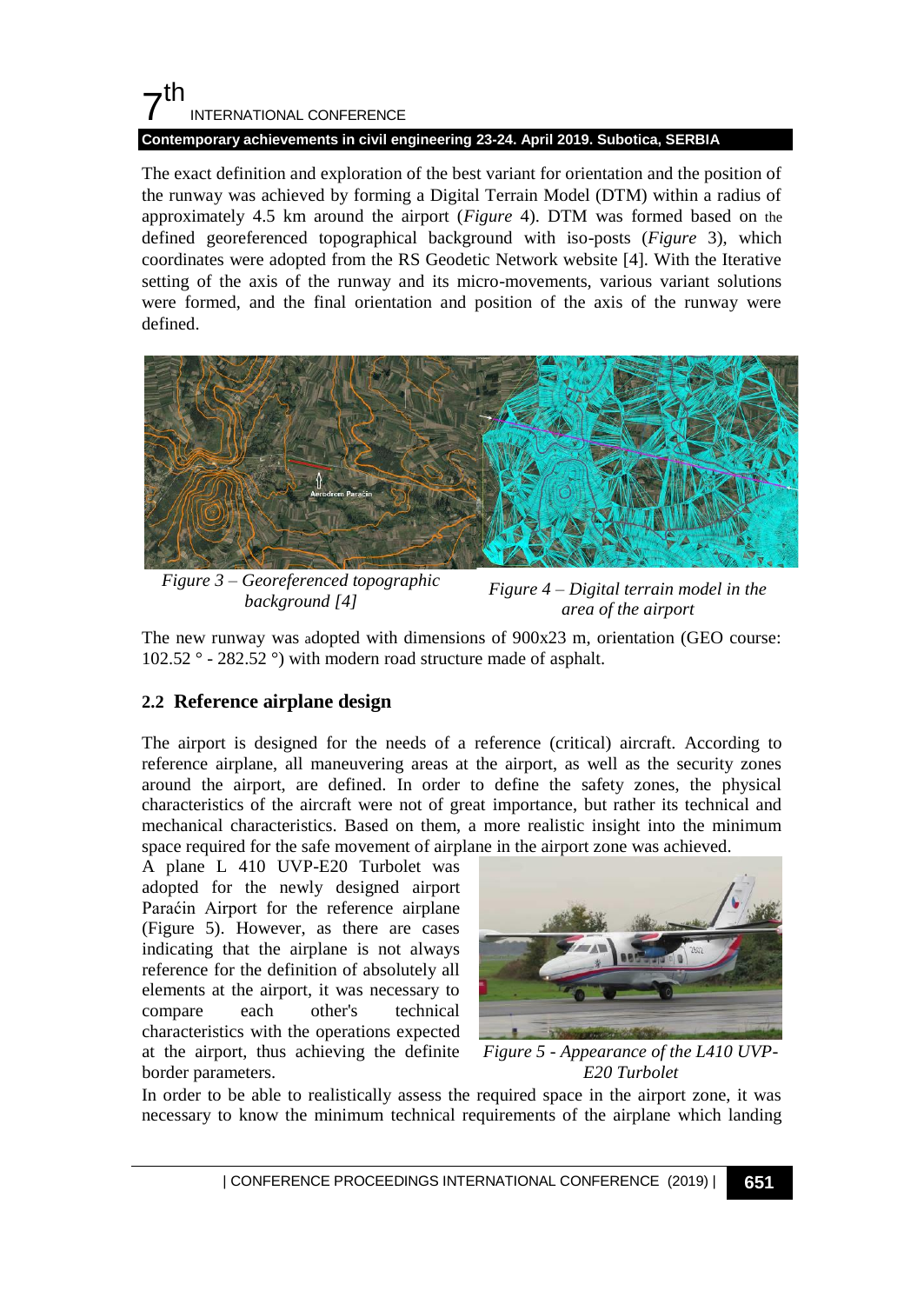# 7. МЕЂУНАРОДНА КОНФЕРЕНЦИЈА

## **Савремена достигнућа у грађевинарству 23-24. април 2019. Суботица, СРБИЈА**

and taking-off are expected at the airport. As the problem arose with the configuration of the terrain affecting the protected area of the airport in the area of approach and departure surfaces observed in the direction (GEO course: 282.52 °), it was necessary to know, from the technical characteristics, the smallest rate of flight of the airplane in order to define the real inclination of the runway surfaces. Table 1 presents the technical characteristics of the airplane, which are the most important in terms of defining the realistically required inclination of the runway.

|                         | Vb (km/h) | Climb rate  |       |             |
|-------------------------|-----------|-------------|-------|-------------|
| Airplane type           |           | $v/t$ (m/s) | α     | $i_{N}$ (%) |
| Piper PA-31 Cheyenne    | 120       | 14.2        | 18,31 | 47,09       |
| Beechcraft King Air 200 | 160       | 12.5        | 16,33 | 29,31       |
| De Havilland DHC-6 Twin | 155       |             |       |             |
| Otter                   |           | 5,74        | 7,66  | 13,45       |
| L 410 UVP-E20 Turbolet  | 155       | 5.51        | 7.35  | 12.90       |

Table 1 - Technical characteristics of the airplane adopted by the air fleet [5,6,7,8]

Based on the comparison of the technical characteristics of the airplane adopted by the air fleet, the measuring aircraft with the lowest rate of rise is also in this case L 410 UVP-E20 Turbolet. As the average climbing rate of the relevant airplane is  $5.51 \text{ m/s}$ , and the minimum speed at which the relevant airplane wings is  $155 \text{ km/h}$  [9], the angle that covers the runway surfaces with the horizontal is 7.35  $\degree$ , ie the required slope is 12, 90%. As the defined safety factor for the slope  $Fs = 1.50$  (50%), the final slope of the approach-departing surface could be 8.60%, i.e. this slope represents the limit value of the slopes of the approach-departing surface for all airplanes. Figures (Figure 6 and Figure 7) show the diagrams of the longitudinal slopes of the approach and take-off climb surfaces for different cases.



*Figure 6 - Display of the longitudinal slope of the approach and take-off climb surfaces for airport code tag 2B, for STOL airport and for each airplane of the air fleet individually. With safety factor Fs = 1.0*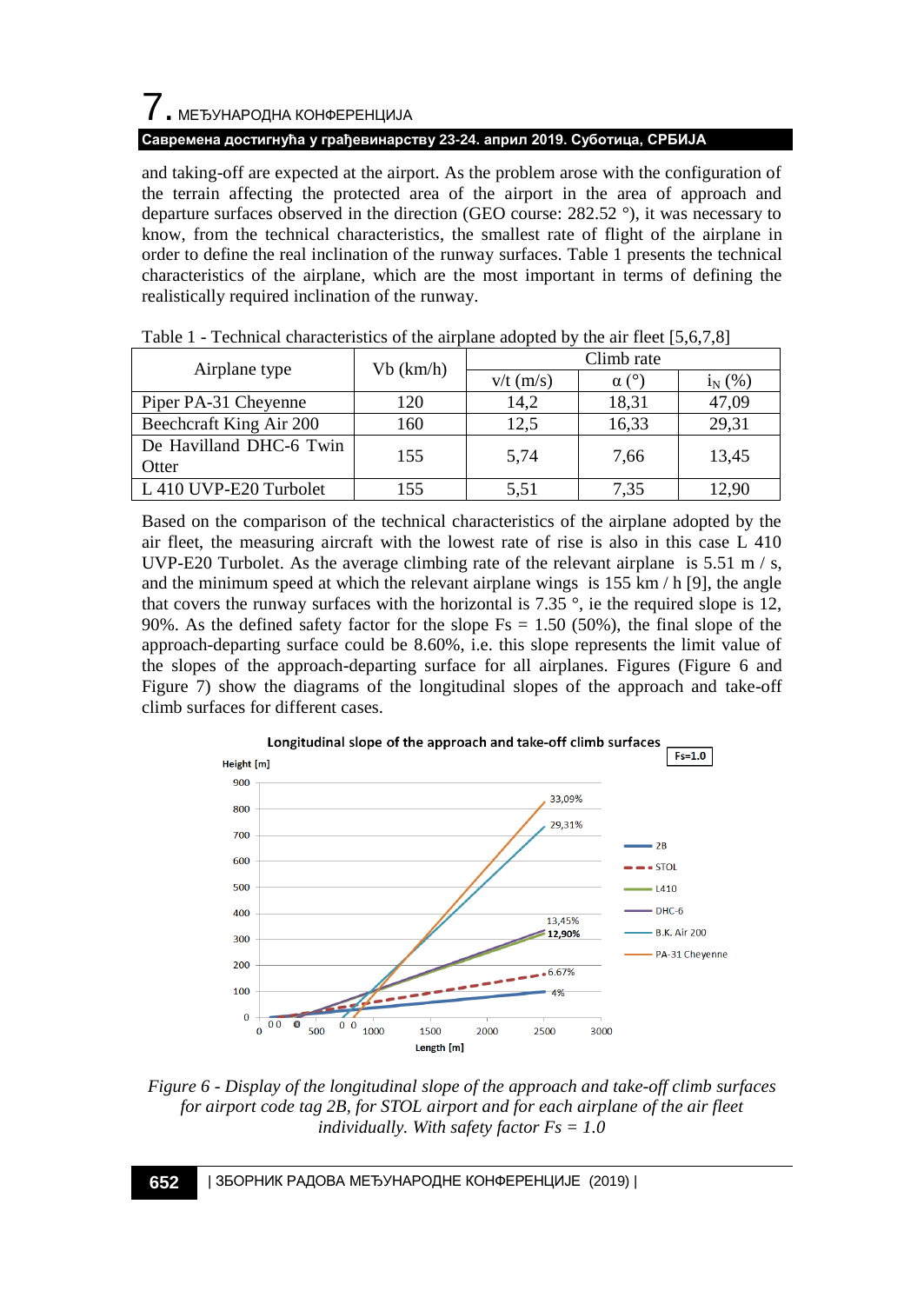#### 7 th INTERNATIONAL CONFERENCE **Contemporary achievements in civil engineering 23-24. April 2019. Subotica, SERBIA**



*Figure 7 - Display of the longitudinal slope of the approach and take-off climb surfaces for airport code tag 2B, for STOL airport and for each airplane of the air fleet individually. With safety factor Fs = 1.5*

Based on these diagrams, the picture of the required space in the zone of approach and take-off surfaces is clearly defined, ie, based on these slopes, the limit values of the height of physical obstacles (natural and artificial) can be accurately defined.

## **2.3 Defining the security zones around the new STOL airport in Paracin**

Based on the rule book of the airports [9], a system of obstacle-restriction surfaces, which together form the security zones of the newly-designed Paraćin airport, with a non-instrumental runway, code mark 2B was defined .

The code mark 2B, as we see, consists of a code number and a code letter. The code number is determined based on the length of the runway, and the code letter is based on the wingspan and the range of the landing gear of the reference airplane. Based on this defined code mark, the rule book provides recommendations and restrictions for all maneuvering areas at the airport and for defining the security zone around the airport. However, in the code tag, the parameters of the technical and mechanical characteristics of the airplanes that are the most important to define the airspace in the airport zone are not defined. The defined safety zones do not pose a problem if the physical obstacles do not hit the protected area of the airport. However, in this project, as mentioned earlier, there is a certain physical problem (in the area of approach-take-off climb surfaces in the direction of 280 °), if guided by the rule book of the airports. If guided by the fact that the airport exists and is used around 65 years at this location, and this is an improvement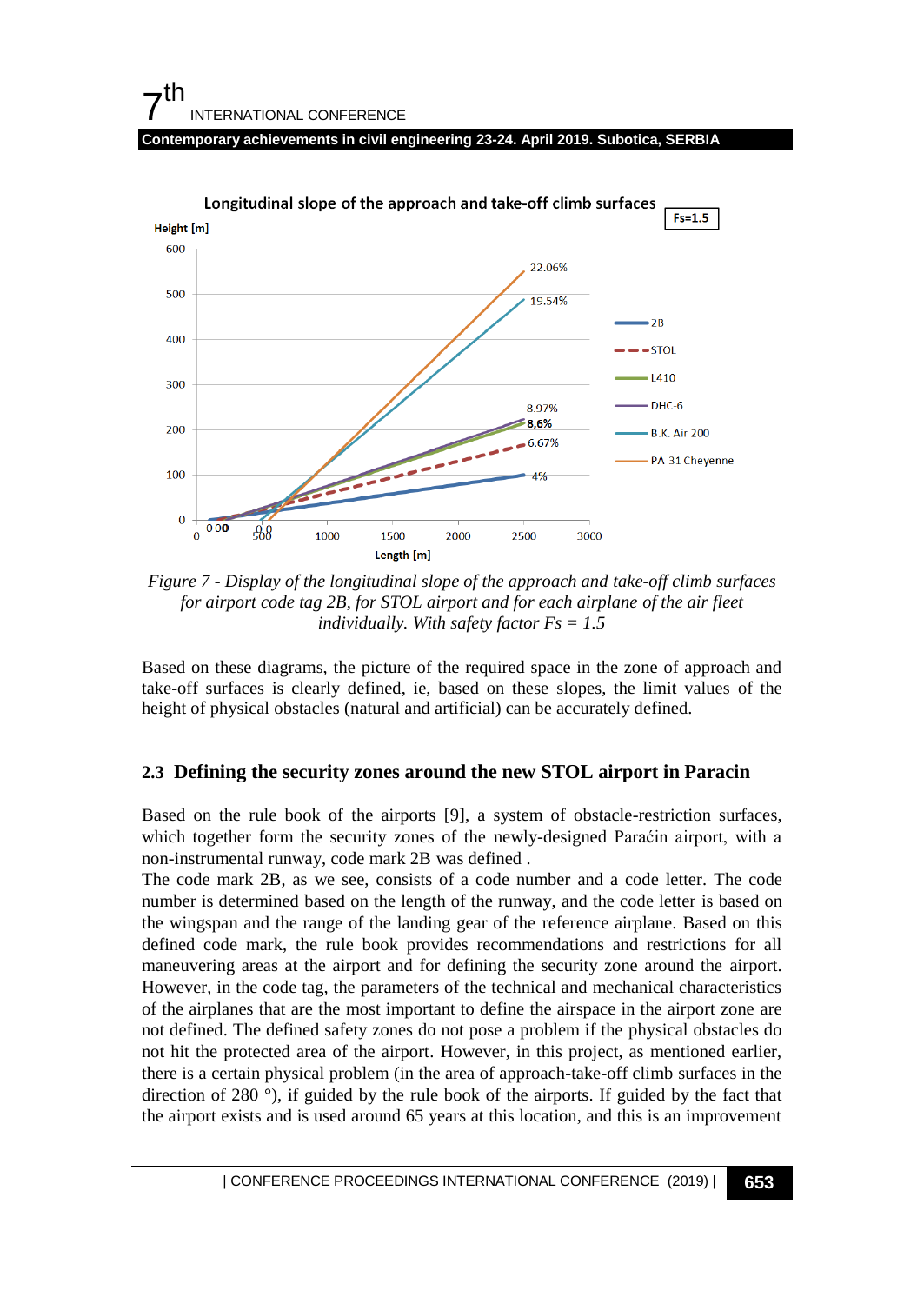# 7. МЕЂУНАРОДНА КОНФЕРЕНЦИЈА

**Савремена достигнућа у грађевинарству 23-24. април 2019. Суботица, СРБИЈА**

of the airport, which will in the future be landed by morden airplane with STOL characteristics, it would be logical that in the future there would also be no problem with physical obstacles. This was proven in the previous section of the paper (Figure 6 and Figure 7). Due to this problem, it was necessary to compare (Table 2) recommendations with an amendment to STOL aerodromes with our rule book and international recommendations of ICAO [11,10,2].

| <b>Obstacle limitation surfaces</b> |                              | 2B                | <b>STOL</b>       |
|-------------------------------------|------------------------------|-------------------|-------------------|
| Inner horizontal                    | Height                       | 45 <sub>m</sub>   | 75m               |
|                                     | Elevation                    | $210 \text{ m}$   | 240               |
|                                     | Radius                       | $2.500 \text{ m}$ | 2.500             |
| Conical                             | Slope                        | 5 % (1:20)        | 5 % (1:20)        |
|                                     | Height                       | 55 m              | 55 m              |
|                                     | Elevation                    | $265 \text{ m}$   | $295 \text{ m}$   |
|                                     | Distance in horizontal plane | $1.100 \text{ m}$ | $1.100 \text{ m}$ |
| Approach/take-off<br>climb          | Slope                        | 4 % (1:25)        | 6,67 % $(1:15)$   |
|                                     | Inner edge                   | 80 <sub>m</sub>   | $1.100 \text{ m}$ |
|                                     | Divergence                   | 10 %              | 15 %              |
|                                     | Length                       | 2.500             | 2.500             |
| Transitional                        | Slope                        | 20 % (1:5)        | $20\%$ (1:5)      |

*Table 2 – Comparative dimensions of the security zones for airport code mark 2B and for STOL airports [10, 11]*

When we defined safety zones according to airport rules (Table 2 and Figures 8 and 9), two natural physical obstacles that hit the protected area of the airport appeared.

The first affects the protected area of the airport over the inner horizontal surface, and the other (more problematic) over the approachingtaking off climb surface. A solution to this problem would be to remove physical barriers, or to profile the terrain according to a defined template of protected zones. Such a solution could cause big consequences for the disruption of the eco-system of this area and the increase in construction costs. However, the solution for the first physical obstacle would be to ban flight operations in this zone [12].



*Figure 8 - Pattern for the analysis of protected areas of the Paracin airport, with marked natural obstacles that engulf the airspace of the airport.*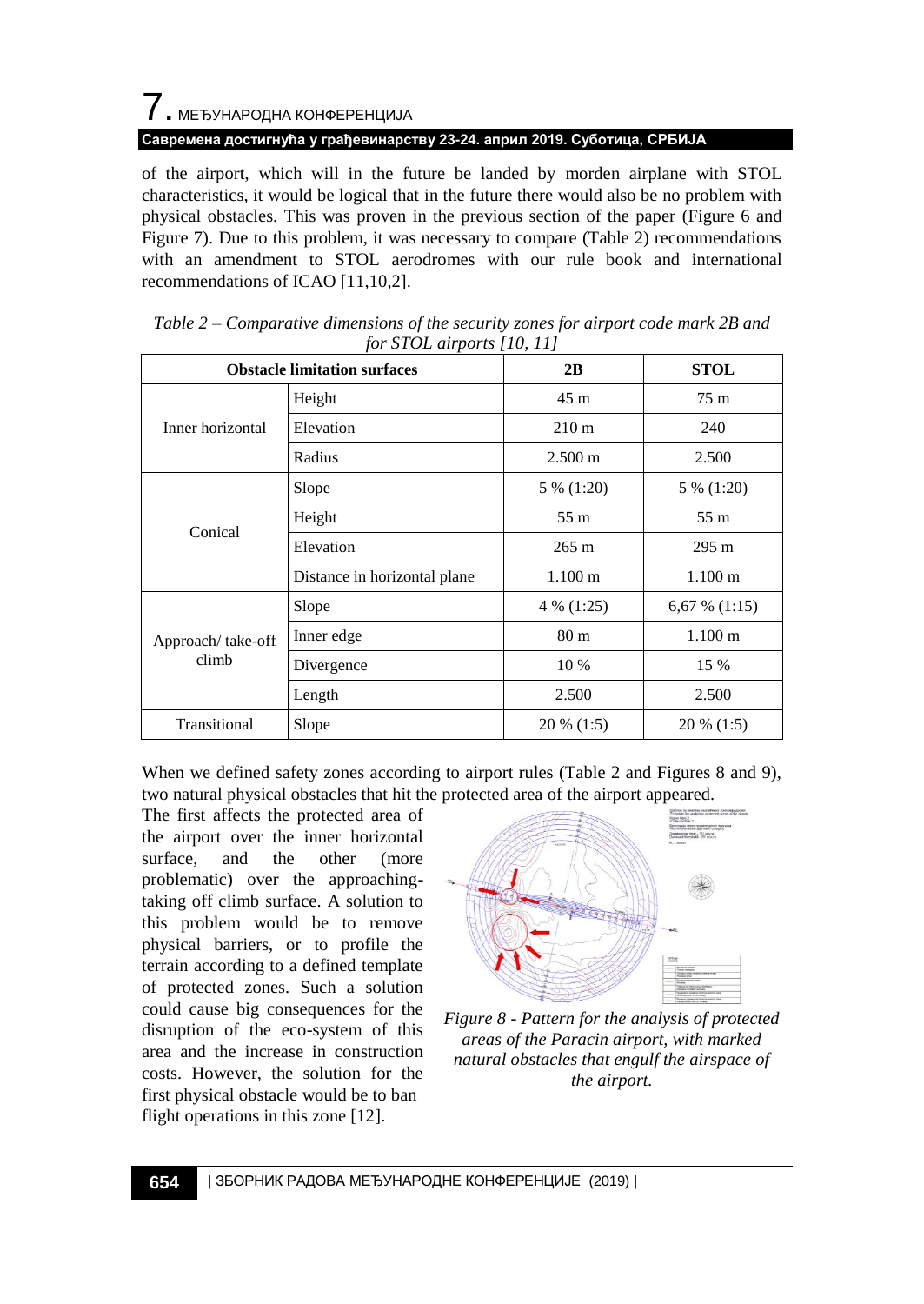## $7<sup>th</sup>$ INTERNATIONAL CONFERENCE **Contemporary achievements in civil engineering 23-24. April 2019. Subotica, SERBIA**

The solution for the second obstacle is found in the amendment to STOL airports and this is additionally confirmed by the research of the physical and technical characteristics of the air fleet (required slope of the approach-taking off climb surface). If we would accepted the required airspace according to the airport regulations and ICAO Annex 14, it would be necessary to remove approximately 3.9 million cubic meters of land, or 35.5 hectares of forest, directly threatening the entire ecosystem of this area, and the cost of building the airport would be 12 times higher which indicates an absolutely unprofitable investment. By accepting amendments to STOL aerodromes these problems would be successfully avoided (Figure 9).



*Figure 9 - Display of the longitudinal inclination of the runway surface, according to Annex 14 (red color) and according to the Amendment to STOL airports (red color). [6,7]*

## **3. CONCLUSION**

Since Paracin Airport has been used for approximately 65 years for sporting purposes, pilot training, parachute jumps and panoramic flying, and given the fact that no accidents have occurred yet [13], the proposed design method would safely enable the safe use of the new STOL airport , ie. an airport for landing of modern types of airplanes.

In engineering practice, this kind of design would contribute to reducing the space of airport infrastructure and would significantly influence the awareness of environmental protection and economics in the construction of large infrastructure facilities.

## **ACKNOWLEDGEMENT**

The paper presents the part of research realized within the project "Theoretical and experimental research in civil engineering for the purpose of improvement of educational process and strengthening of scientific-research capacity of the department" conducted by the Department of Civil Engineering and Geodesy, Faculty of Technical Sciences, University of Novi Sad.